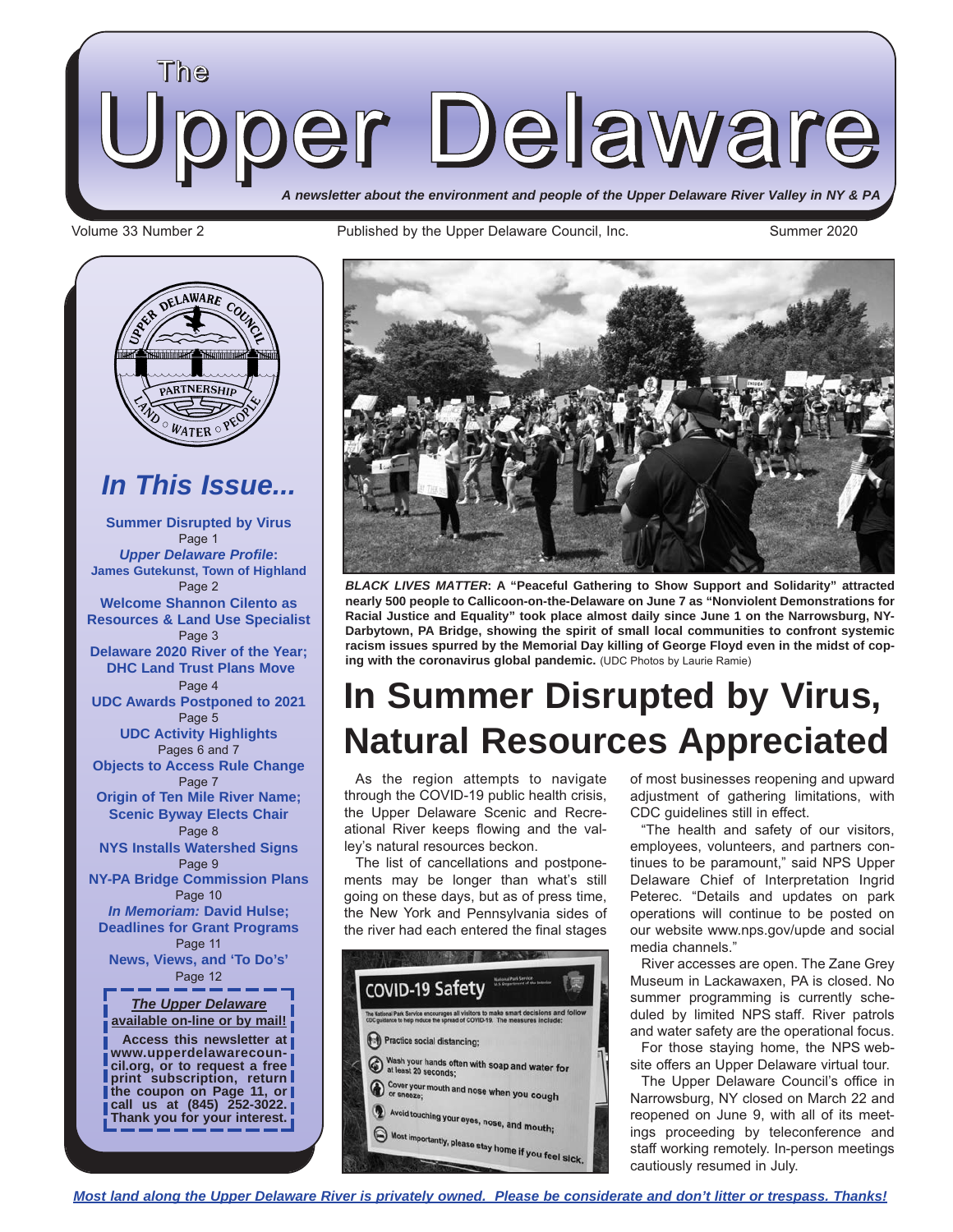### *Upper Delaware Profile***: James Gutekunst**

After working in the New York City-based financial industry for 35 years, James Gutekunst now applies his savvy to his Town of Highland community and a family legacy of small business ownership.

Gutekunst retired in 2008 as a partner with the Hamilton Securities Group but never quit working.

Twenty years ago, he built the Wurtsboro G-Mart and currently logs 50-60 hours per week overseeing the 35-employee supermarket's operation in the eastern Sullivan County Town of Mamakating.

Gutekunst is also the Deputy Supervisor for the Highland Town Board, to which he was elected 10 years ago.

Since January of 2020, he has served as the Town of Highland's appointed voting representative to the Upper Delaware Council, succeeding Councilwoman Kaitlin Haas in that role.

Gutekunst has deep roots in the Town of Highland where his parents met. He was born in Callicoon and grew up in Barryville.

Starting around 1948, his grandfather and family members ran the Riviera Theater known as "Delaware Valley's Radio City" on River Road in Barryville.

The popular movie theater was located in a 3-story Greek Revival farmhouse that at one time also housed a dining and dancing hall called Clouse's Casino.

The family businesses extended to the grocery trade, including his father's purchase of the A&P Supermarket in Eldred which he ran from 1975 until 1990, when Gutekunst took it over before selling it to Peck's Markets.

Gutekunst attended Iona Prep School in New Rochelle, Fordham University, and the University of Wisconsin with a focus on banking and finance.

He started his career at Chase Bank in Manhattan, focusing on U.S. government securities and primary dealer activities.

Jim and his wife of 43 years, Carol Reynolds, bought their current old farmhouse with eight acres of land and a boathouse in Highland Lake in 1984.

They keep an apartment in Manhattan as well, where Carol works as a substance abuse counselor and treatment supervisor for the Mount Sinai Hospital System.

Gutekunst said former Highland Town Supervisor and UDC Alternate Andy Boyar recruited him to join the local government.

His goals as a Town Councilman are to provide "good services, keep the taxes low, and stay out of people's way."

Gutekunst is proud that the Town of Highland achieved designation as a Clean Energy Community. He sits on the town board's Energy, Insurance, Personnel and Grants Committees in addition to the UDC.



**James Gutekunst, Town of Highland**

He recalls the concerns that greeted the announcement of the National Park Service's interest in establishing the Upper Delaware Scenic and Recreational River which occurred in 1978.

He applauds the agreement that was reached to allow federal jurisdiction on the river for safety and resource protection while the vast majority of the land remains privately owned.

"I see the UDC's role as being a buffer between the towns and the park service. I'm a property rights person. I was in that river all of my life. There is probably less use of the river now than then, but we did have problems with people camping in the woods and lots of drinking," he says.

He is dismayed that the National Park Service has diminished its financial support for local municipalities. Absent the law enforcement assistance that the Town of Highland once received to offset costs for its constable program, the town has opted to continue it for the sake of public safety.

Three years ago, Gutekunst was asked to serve on the eight-member board of the Delaware Riverkeeper Network by its Chief Executive Officer Maya van Rossum, who he met during the Millennium Compressor Station controversy in Highland.

"Everyone should have the right to clean water and clean air" sums up his philosophy of environmental activism.

Gutekunst is a member of the New York Caledonians and Ardsley Curling Clubs. Friends introduced him to the ancient Scottish game. His team competed internationally and got as far as the playoffs for the 1988 Olympics.

He belongs to the Eldred Central School Audit Committee, St. Ann's Church in Shohola, PA, enjoys traveling and history.

**Upper Delaware Council, Inc.** P.O. Box 192, 211 Bridge St., Narrowsburg, NY 12764-0192 Phone: (845) 252-3022; FAX: 252-3359 www.UpperDelawareCouncil.org

*The Upper Delaware* is a free publication of the Upper Delaware Council, a 501(c)(3) organization comprised of member governments from New York and Pennsylvania directly affected by the River Management Plan for the Upper Delaware Scenic and Recreational River.

#### **2020 Officers**

| ChairpersonLarry H. Richardson                                           |
|--------------------------------------------------------------------------|
| Vice-ChairpersonJeffrey R. Dexter                                        |
| Secretary/TreasurerAlan F. Henry                                         |
| <b>New York Town Representatives</b>                                     |
|                                                                          |
| Timothy Newman, Alternate                                                |
| FremontJames Greier                                                      |
| George Conklin, Alternate                                                |
| DelawareThomas H. Dent                                                   |
| Harold G. Roeder, Jr., Alternate                                         |
| CochectonLarry H. Richardson                                             |
| Sean Nearing, Alternate                                                  |
| TustenSusan Sullivan                                                     |
| Evan Padua, 1st Alternate                                                |
| Dan Paparella, 2nd Alternate                                             |
| HighlandJames Gutekunst                                                  |
| Andrew Boyar, Alternate                                                  |
| LumberlandNadia Rajsz                                                    |
| Alternate-vacant                                                         |
| DeerparkDavid M. Dean                                                    |
| Virginia Dudko, Alternate                                                |
| Pennsylvania Township Representatives                                    |
| DamascusJeffrey R. Dexter                                                |
| Steven Adams, Joseph Canfield &                                          |
| Daniel Rutledge, Alternates                                              |
|                                                                          |
| Paul Henry, Alternate                                                    |
|                                                                          |
| Judy Kuhn Conklin, Alternate                                             |
|                                                                          |
| Roger Saumure, 1st Alternate                                             |
| Patricia Jeffer, 2nd Alternate                                           |
|                                                                          |
|                                                                          |
| Alternate-vacant                                                         |
| <b>State &amp; Regional Members</b>                                      |
| New YorkWilliam J. Rudge, DEC                                            |
| Alternate-vacant                                                         |
| PennsylvaniaTimothy Dugan, DCNR                                          |
| Alternate-vacant                                                         |
| Delaware River Basin Commission (non-vot-                                |
| ing)Steven J. Tambini, Executive Director<br><b>Partner</b>              |
| National Park ServiceGay Vietzke, Rep.                                   |
| Northeast Regional Director                                              |
| Darren Boch, Acting UPDE Superintendent                                  |
| <b>Staff</b>                                                             |
| <b>Executive Director &amp;</b>                                          |
| Newsletter EditorLaurie Ramie                                            |
| Resource SpecialistShannon Cilento                                       |
| Secretary Ashley Hall-Bagdonas                                           |
| [firstname]@upperdelawarecouncil.org                                     |
| <b>Printed by Courier Printing Corp. of</b>                              |
| Deposit, NY on recycled paper.<br>Copyright 2020, Upper Delaware Council |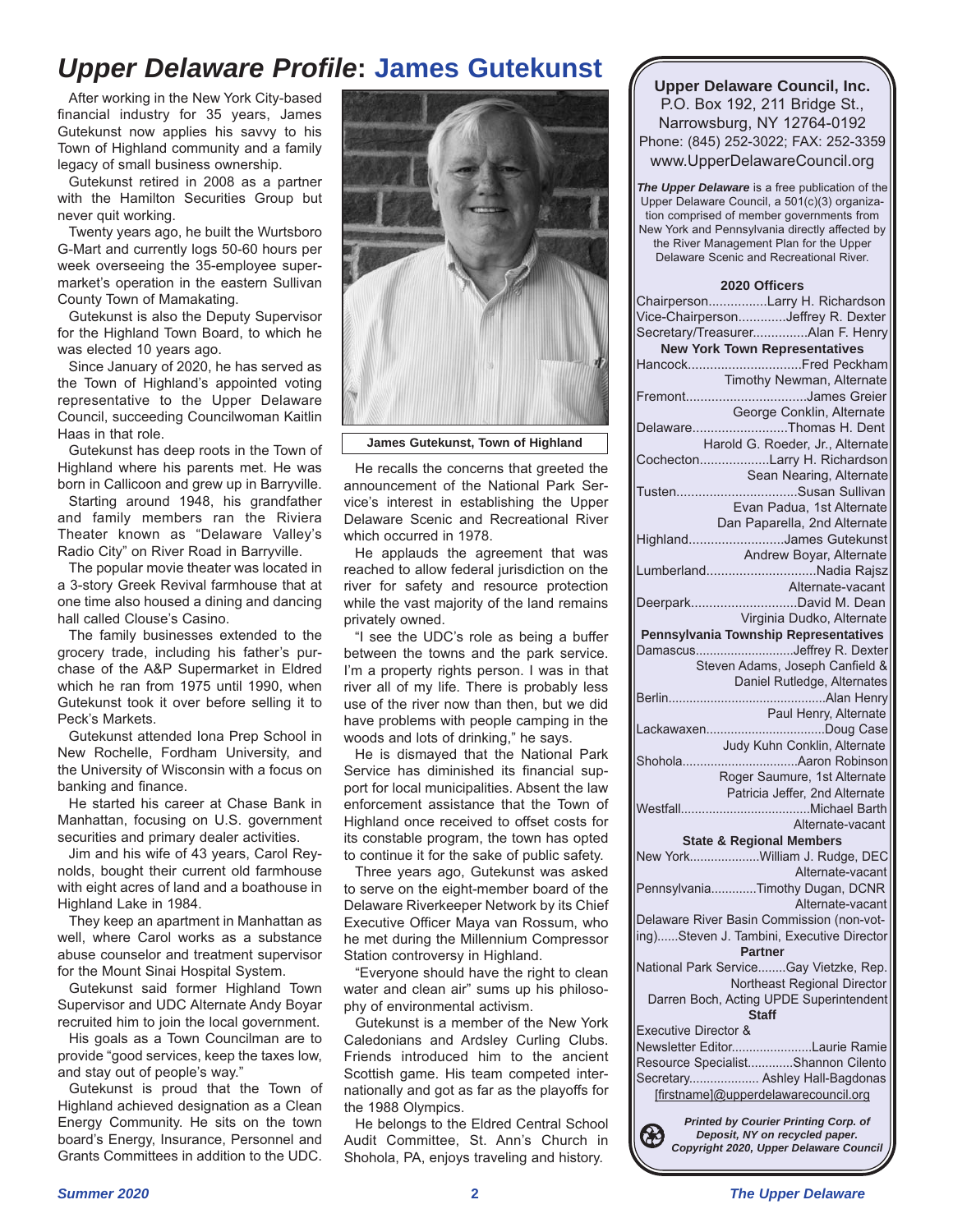



# *UDC Welcomes Resources And Land Use Specialist*

The Upper Delaware Council is pleased to announce the hiring of Shannon N. Cilento as Resources and Land Use Specialist, effective July 15, 2020.

In the full-time position, Cilento will provide technical support to the non-profit organization and coordinate reviews of land and resource management activities to help ensure proper implementation of the River Management Plan in accordance with the Land and Water Use Guidelines for the Congressionally-designated Upper Delaware Scenic and Recreational River in New York and Pennsylvania.

Cilento was employed by Sullivan County from September 2017 through May 2020 as the Community Development & Grants Planner with the Division of Planning and Community Development. She resides in Monticello.

The Mexico, NY native earned a Bachelor's degree in Global and International Studies and Anthropology, with a minor in Museum Studies-Art History Concentration, from SUNY Oswego in 2015 and a Master's degree in Historic Preservation Planning from Cornell University in 2017.

Growing up in Oswego County along Lake Ontario, Cilento became familiar with Sullivan County through her father Joseph's annual fishing trips to Roscoe, also known as "Trout Town USA".

Cilento's first job as a Research and Collections Assistant at the Fort Ontario State Historic Site in Oswego fueled her interest in interpretation, museums, parks, and tourism.

Special projects during graduate school included serving as secretary for the Cornell University Women's Planning Forum, an internship with the Cleveland Restoration Society in Ohio, and work with the Richford, NY Historical Society to design adaptive reuse of a 19th century school building and with the New York City Parks system to update historical signage.

She worked as an assistant residence hall director at Cornell, and continues to serve as secretary of the Cornell Historic Preservation Planning Alumni and chair of its grants committee.

Prior to her move to Sullivan County, Cilento spent a summer in Maine as a planning intern for Discover Downtown Westbrook.

At the county, Cilento managed a variety of Planning Division initiatives including conducting land use reviews; implementing and overseeing small grant programs; communications including a monthly enewsletter, news releases, social media, and a web page; and coordinating trainings for municipalities, professionals, and volunteers. She helped secure over \$2 million in grant funding through state and federal applications.

Working with the UDC offers Cilento the opportunity to focus her diverse skills to benefit the Upper Delaware River Valley geographic region.

"As an avid fly fisher and amateur wildlife photographer, this position allows me to marry my two passions – conservation and planning. I've always been interested in the intersection between the environment and community development. I look forward to helping to protect and conserve this area, and promote its cultural resources. I'm excited to be here with all the projects going on; I thrive at being busy," she says.

Her parents helped instill in her a love for nature and being outdoors, from fishing with her recently-retired father to helping her mother Deanna, who is an elementary school teaching assistant, to manage a small farm and orchard.

Hobbies also include competitive snowshoeing, hiking, running (she completed her first half-marathon in March), and listening to audio books. In free time, she enjoys visiting her upstate hometown, and her sister Stephanie, brother-in-law Scott, and two nieces who live in Moravia, NY.

Cilento joined the Village of Monticello Planning Board in April 2018, participates as a member of the Leadership Sullivan Class of 2020, and belongs to the Rotary Club of Monticello.

The 27-year-old occasionally waitresses at Miss Monticello Diner.

Cilento is a member of the American Planning Association, the National Trust for Historic Preservation, the Northeast Chapter of the Association for Preservation Technology, and heritage trusts for Canada and several provinces.

The UDC team of Executive Director Laurie Ramie, Resources and Land Use Specialist Shannon Cilento, and Secretary Ashley Hall-Bagdonas represents the first all-female staff since the Council's inception in 1988. The position had been vacant since January 10 of this year following the re-location of Pete Golod to Seattle, WA.

Contact Cilento at (845) 252-3022 or shannon@upperdelawarecouncil.org.

### **UDC Board Changes**

The Delaware Town Board on June 10 appointed Thomas H. Dent as its Upper Delaware Council town representative.

Dent succeeds Harold G. Roeder, Jr., who will now be the alternate. Roeder has served on the Council since 1997.

Delaware's alternate position had previously been filled by David Peters since January 2012.

Michael Flaherty stepped down as UDC alternate for New York State on April 15, 2020 in conjunction with retiring from his 30 year career with the Department of Environmental Conservation.

The Region 3 Inland Fisheries Manager served on the UDC since March 2007.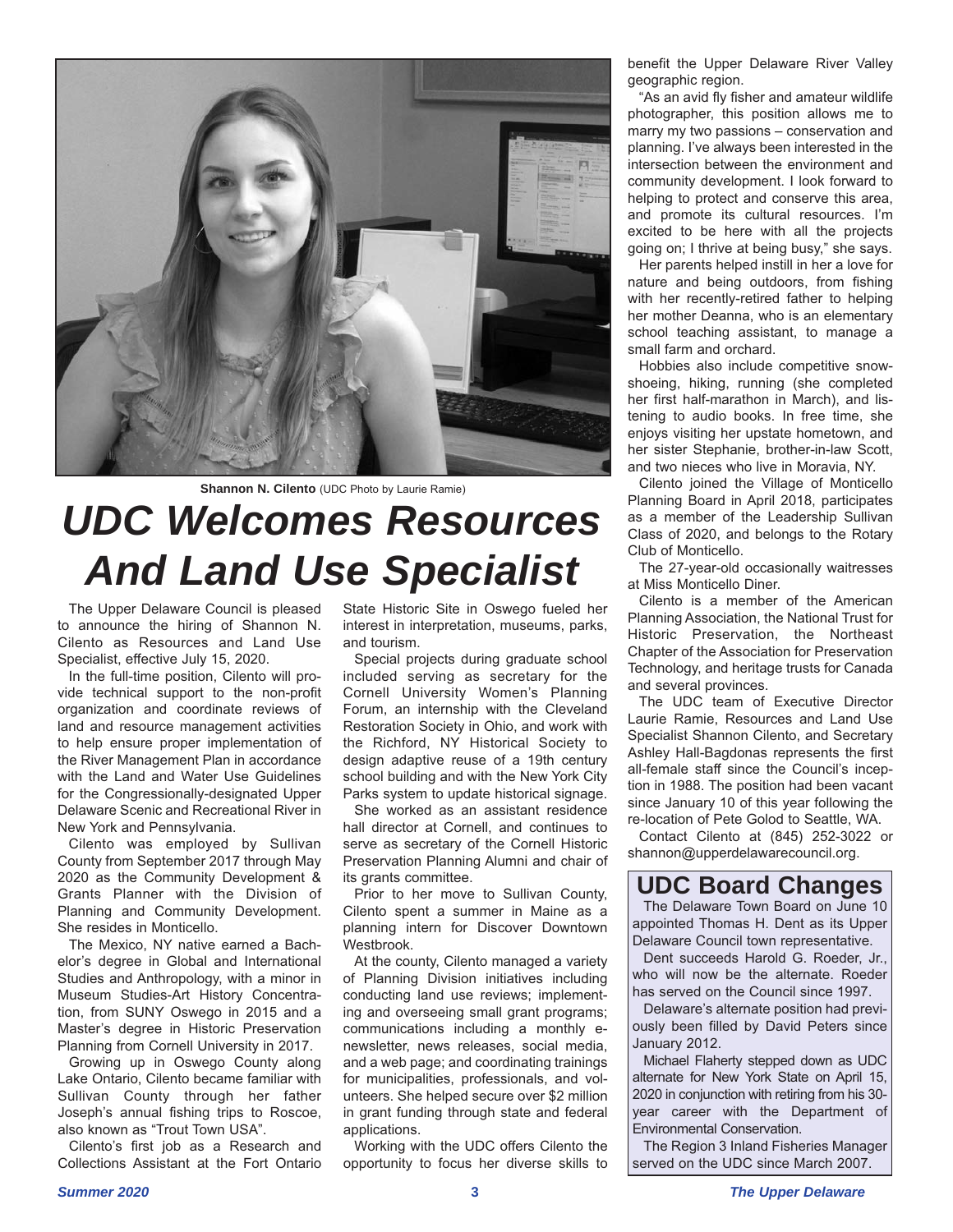# **Delaware Named 2020 River of the Year**

American Rivers has recognized the Delaware River as its 2020 River of the Year, succeeding Ohio's Cuyahoga River.

"The Delaware River is a national success story," said American Rivers President and CEO Bob Irvin.

"The River of the Year honor recognizes the hard work of many local advocates who understand that a healthy Delaware River is vital to the health of millions of people. The Delaware shows how a healthy river can be an engine for thriving communities," he said in the April 14 announcement.

#### **A River Renewed**

"Seventy-five years ago, the Delaware River was choked with sewage and industrial pollution. People were sickened by the smell. Parts of the river were dead zones, unable to support fish and other aquatic life. The river was slated to be carved up by dams for flood control and water supply, and the natural character of the Delaware was in danger of being lost forever," the designation states.

"Today, the Delaware River is on the mend and thriving. Through federal safeguards, state action and local initiative, the quality of waters in the Delaware have dramatically improved, fish and wildlife have returned in tremendous numbers, and the mainstem of the Delaware remains the longest free-flowing river in the eastern United States, with the most extensive National Wild and Scenic River protection of any watershed in the country. Today, communities along the Delaware River are setting a national example of river stewardship.

Keys to this success are the countless local individuals and groups who have worked for decades on the river's behalf. The progress on the Delaware illustrates the power of partnership and collaboration.

#### **The River's Future**

But, important work remains to be done. Continued action is critical to address ongoing challenges, such as aging water infrastructure, urban development and climate change.



*SUMMER FUN:* **In the shadow of Railroad Bridge No. 2, the Sparrowbush River Access is a popular recreation spot along the Upper Delaware River.** (UDC Photo by Laurie Ramie)

Severe storms, which occur with increasing frequency due to climate change, threaten drinking water intakes with saltwater intrusion and can cause sewage overflows at ill-prepared water treatment plants.

Critical funding and additional restoration and protection projects are necessary to support the health of the river and its communities:

**~** Congress must defend against rollbacks to the Clean Water Act to protect the Delaware and its tributaries, wetlands and small streams. In the basin, the Clean Water Act must be implemented to support 'fishable, swimmable' uses.

**~** The Delaware River Basin Commission, partner states and federal agencies must implement the Flexible Flow Management Plan to protect the headwaters while serving communities and water needs down-

stream.

### **Land Trust Embarks on \$2.5M Capital Campaign To Establish an Environmental Education Center**

The Delaware Highlands Conservancy (DHC) will convert its largest ever land trust property donation into a new headquarters and public nature reserve.

The Van Scott family gifted its 140-acre former dairy farm at 571 Perkins Pond Road in Beach Lake, PA to DHC to develop as an environmental learning center.

The property includes diverse habitats of



*NATURE RESERVE:* **The 140-acre Van Scott property in Berlin Township will become the headquarters for the Delaware Highlands Conservancy.** (Contributed Photo)

large open meadows, forested areas, two ponds, a tributary to Beach Lake Creek, and wetlands.

There will be abundant opportunities for conservation, environmental education, and outdoor recreation on self-guided trails.

The residence will become a headquarters for Conservancy staff.

Farm structures will be adapted over time to allow for enhanced programming.

While the property is located outside Berlin Township's river corridor boundary, the UDC was pleased to support a DHC grant application to the Pennsylvania Department of Conservation and Natural Resources through an April 2 letter.

The Conservancy has protected more than 18,000 acres in the Upper Delaware River region over the past 26 years.

For more information on the Van Scott Nature Reserve Fund for the Future, please visit www.DelawareHighlands.org or call (570) 226-3164.

**~** Congress must continue to provide federal funding for regional and state programs, including NOAA's Community-Based Restoration Program and the U.S. Fish and Wildlife Service's Fish Passage Program; the Delaware River Conservation Fund and Delaware River Restoration Fund; and the Clean Water Act's State Revolving Funds.

With these actions, we will ensure the Delaware River continues to shine as a national example for clean water and river health, as well as an economic and recreational asset to the millions of people who call this remarkable river home," AR states.

American Rivers offers a historical overview, short video, and a GIS Story Maps virtual tour of the river over five days which includes interviews with local conservation leaders along the way. Visit http://americanrivers.org/2020/04/river-ofthe-year-for-2020-the-delaware-river/.

The Commonwealth of Pennsylvania since 1983 has also honored the Delaware as its statewide River of the Year in 1995 (specifically the Upper Delaware portion), 2002, and 2011.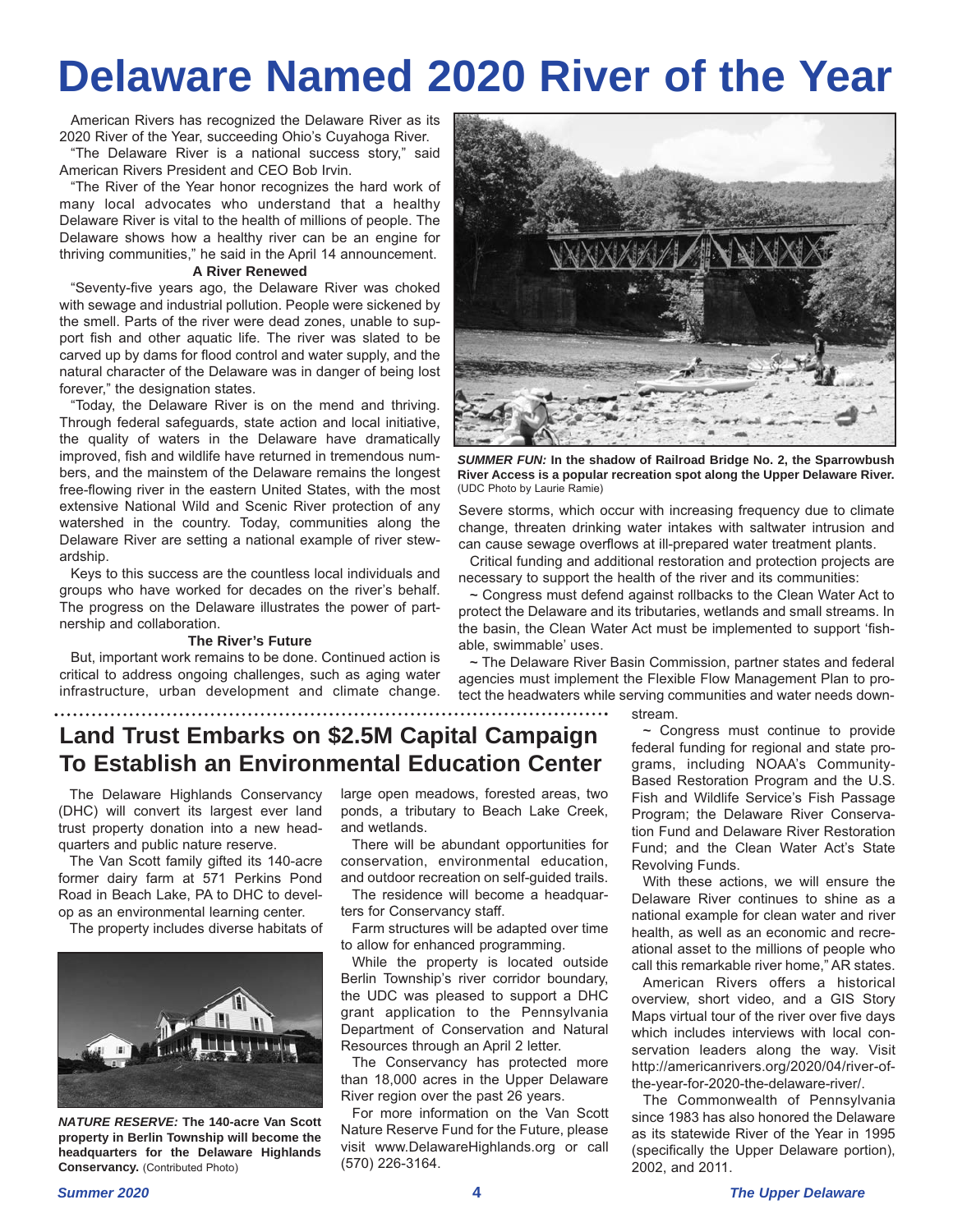## *Banquet Postponed to April 25, 2021:* **UDC Announces River Valley Awards**

The Upper Delaware Council has cancelled its 32nd Annual Awards Ceremony on August 30 with plans to honor the intended 2020 slate next spring.

The banquet has been held without fail since the UDC's inception in 1988 to recognize those who have enhanced the quality of life or protected the resources of the Upper Delaware River Valley.

Traditionally for decades, it was held on the 4th Sunday of April.

When that date wasn't available this year for the preferred venue and keynote speaker, the UDC moved the event to May 3. Encroachment of the coronavirus pandemic prompted postponements to June 7 then Aug. 30 before the decision to cancel was regretfully made.

While Central House Family Resort in Beach Lake, PA has implemented stringent measures to help protect guests against COVID-19, the UDC is exercising caution in gathering members of the public for an indoor social hour, dinner, and award presentations that would be challenged by wearing masks and physical distancing. Average attendance is 85-100 people.

The UDC looks forward to paying the proper public tribute to its honorees next April 25 at the Central House.

Pennsylvania Representative Jonathan Fritz (111th District) has been invited back as keynote speaker.

In early May, the UDC announced its latest roster of honorees.

Distinguished Service Award – **Harold G. Roeder, Jr.,** for his contributions to the Upper Delaware Council as the Town of Delaware, NY Representative since 1997, a three-time UDC chairperson including earning the Oaken Gavel Award for 2019, and river valley advocacy.

Robin M. Daniels Memorial Lifesaving Awards (2) – **National Park Service Upper Delaware Scenic and Recreational River Interpretive Rangers Paddy McCarthy and the late Tim Freeman**, for a July 5, 2019 boater rescue at Mongaup Rapids; and **James Moss, Johnny Smith, Andy Moss (Equinunk Volunteer Fire Company) and Jeff Dexter (Damascus Township Volunteer Ambulance Corps)**, for a July 6, 2019 river rescue upstream of the Kellams, NY-Stalker, PA Bridge.

Advocacy Award – Honorable **Pennsylvania Representatives Jonathan Fritz (111th District) and Michael Peifer (139th District), and Senator Lisa Baker (20th District)**, for securing a first-ever \$100,000 Pennsylvania grant investment through the Department of Community and Economic Development in 2019 for the Upper Delaware Council and its five PA member townships.

Partnership Award – **Dr. Heather Galbraith, Carrie Blakeslee, Jeff Cole, and Barbara White**, for their work at the USGS Northern Appalachian Research Laboratory partnering with the National Park Service Upper Delaware Scenic and Recreational River for over two decades to advance numerous scientific research proiects.

Cultural Achievement Awards (2) – **Big Eddy Film Festival,** directed by Tina Spangler from the Delaware Valley Arts Alliance, for the 8th annual event in 2019 featuring the premiere of the "Narrowsburg" documentary; and the **Wayne County Historical Society's 1888 Spencer Tractor Restoration**, accomplished over three years by the volunteer team of Fred Murray, Rich Robbins, Frank Ward, Rod Warner, Steve Weber, and Kim Erickson.

Community Service Award – **Nancy Furdock** of Hancock, NY, for promoting regional tourism, economic development,

arts appreciation, and cultural understanding.

Recreation Achievement Awards (2) – **Dan Plummer**, the guiding force behind the Friends of the Upper Delaware River, Inc. from 2006 to 2019; and **Bill Streeter**, director of the Delaware Valley Raptor Center in Milford, PA since 1987.

Volunteer Award – **Star Hesse** of Lava, NY for her active outreach on behalf of Town of Tusten residents, senior citizens, the environment, and community beautification efforts.

Special Recognition Awards (2) – **Carla Hauser Hahn** of Callicoon, NY, upon her 2019 retirement as National Park Service Upper Delaware Scenic and Recreational River Management Assistant after 39 years of government service; and **John Ogo-zalek** of French Woods, NY, for his advocacy to mark the Highest Elevation Point along the NYS Route 97 Upper Delaware Scenic Byway and substance abuse addiction education work through The Kingfisher Project.

Reservation details will be shared in the new year through www.upperdelawarecouncil.org or call (845) 252-3022.

### **National Park Service Staff Transitions**

Darren Boch arrived at the Upper Delaware Scenic and Recreational River on June 8 to serve as acting superintendent of the National Park Service (NPS) unit through October 2nd.

Boch is currently the superintendent at Paterson Great Falls National Historical Park, a role he originated when that park was established in 2011.

It honors Paterson, NJ which was founded by Alexander Hamilton in 1792 as America's first planned industrial city.

Boch joined the NPS in 2006 as Chief of Public Affairs for the National Parks of New York Harbor.

His assignment picks up from the Feb. 3-May 30 detail of Acting Superintendent Jessica Weinman, Chief of Facilities at Steamtown National Historic Site in Scranton and Pleasant Mount, PA resident.

Former Upper Delaware Scenic and Recreational River Superintendent Kristina M. Heister accepted the deputy superintendent position at Gettysburg National Military Park and Eisenhower National Historic Site on June 7, 2020 after working there in two acting capacities from April 5-

August 12, 2019 and Jan. 30-May 30, 2020.

**Darren Boch**

The Upper Delaware Council approved a Resolution of Commendation for Heister on May 7, expressing appreciation for her six-year tenure that began July 14, 2014.

Leaving her April 29, 2018-July 18, 2020 position of Upper Delaware Scenic and Recreational River Community and Land Use Planner was Jennifer Z. Claster, who will move to Philadelphia to become project manager in the NPS Northeast Regional Office's Line Item Construction Division. She was recognized in a July 2 UDC commendation.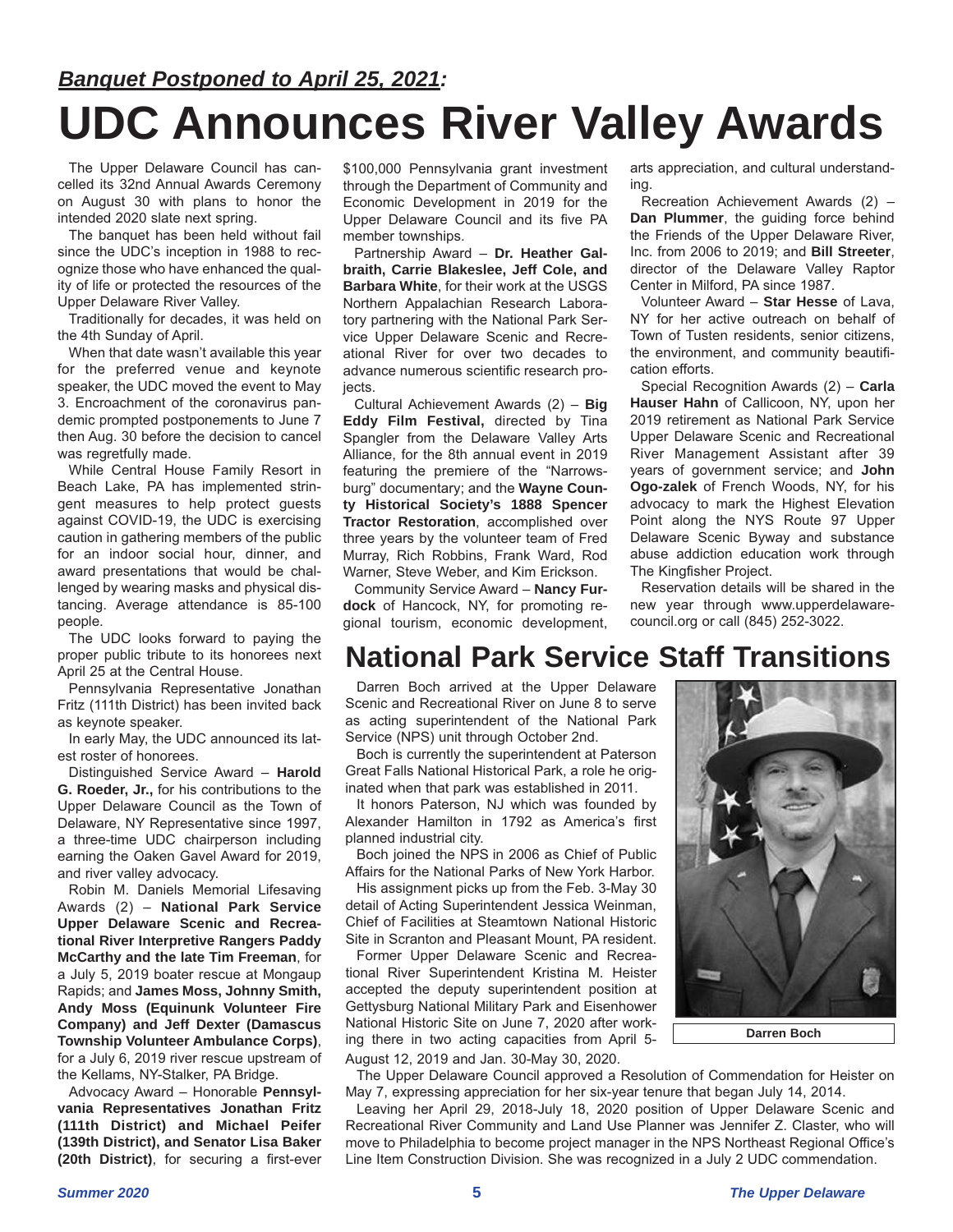# **Upper Delaware Council Activity Highlights**

Highlights of UDC and river valley issues from mid-March to mid-July 2020, not mentioned elsewhere, include:

#### **UDC FUNDING**

A UDC Fiscal Year 2021 1st Quarter (covering 10/1-12/31/20) budget and work plan package for \$75,000 was approved on 6/4 to help bridge an expected funding delay as the National Park Service transitions to a new financial management software system for Cooperative Agreements and grants starting 10/13.

#### **FIVE-YEAR PLAN**

A 5/30 strategic planning retreat to develop a new Five-Year Plan for Fiscal Years 2021-2025 that was cancelled due to COVID-19 restrictions is being rescheduled for this fall. The UDC issued a Scope of Services and retained Buck Moorhead of Callicoon, NY as facilitator for pre-planning activities, the workshop, and report preparation and presentation.

#### **PROJECT REVIEWS**

Town of Tusten - The UDC participated in a 4/13 meeting of the Zoning Board of Appeals as an adoining property owner for an application by Wayne Bank at 93 Main St., Narrowsburg, for three variances in the Downtown Business Zoning District to create a public parking area with right-of-way access on a non-conforming lot. The approved variances were forwarded to the Tusten Planning Board.

Town of Tusten - The Town Board issued a lead agency notice under the NYS SEQRA process for the Anaerobic Digester



*VERSION 2.0***: The UDC and NPS completed a user-friendly repackaging with updated resources of the 1988 Upper Delaware Scenic and Recreational River Project Review Workbook in June with support from the National Parks Conservation Association. An online version with fillable forms and an instructional video are in production.**



*NEW SIGN***: In June, the Pennsylvania Fish & Boat Commission fulfilled the UDC's long-standing request since 2015 to change the sign which listed a non-existent "Narrowsburg, PA" to the historically accurate name of Darbytown for the river access along PA Rt. 652 in Damascus Township at River Mile 289.6. The new sign, which had been ordered in December 2019, also provides the 911 address to facilitate emergency dispatch. The New York State Department of Environmental Conservation maintains a river access in the Hamlet of Narrowsburg across the Narrowsburg, NY-Darbytown, PA Bridge at River Mile 290.** (UDC Photos by Laurie Ramie)

Community Supported Biocycling Unit proiect. for which the UDC sent a 5/14 support letter noting its outside-boundary location.

Town of Highland - The NPS concurred 3/31 with the UDC's 3/5 Significant Project substantial conformance recommendation for improvements to the Highland River Access as submitted by Sullivan County.

Town of Lumberland - The town extended a six-month moratorium on permitting solar farms and power plants through 9/23 and granted a one-year special use permit for a hemp farm on Kerr Road.

Highland & Lumberland - The Millennium Pipeline Co. applied to the NYS DEC for various permit to perform maintenance activities that will involve constructing a temporary access road through a wetlands using wooden timber mats and crossing two streams, with all disturbed areas to be restored to their original condition.

Damascus Township - A manufactured home application for a River Road, Beach Lake property was deemed not reviewable following an analysis by UDC planning consultant Tom Shepstone, as was a River Road shed construction site plan.

Lackawaxen Township - A 4/22 application to amend the 2016 Conditional Use Permit of Holbert Bros. Bluestone Quarry regarding truck hours and operational days was on the Planning Commission's hearing docket 6/17 before the application was withdrawn 6/16. The UDC with legal consultation denied a Freedom of Information Act request for records filed by a citizen complainant, while seeking and receiving documentation from the township and PA Department of Environmental Protection Bureau of Mining to research the issue.

Shohola Township - An update of 2016 Zoning Ordinance No. 79 was the subject of a 7/28 substantial conformance review.

#### **EVENTS & MEETINGS**

Besides UDC liaison roles with the DRBC's advisory committees for Water Management and Regulated Flow, the Upper Delaware Scenic Byway, NPS Water Safety Committee, D&H Transportation Heritage Council, Callicoon Park Steering Committee, and planning for partnership projects with the NPS and National Parks Conservation Association, special meetings and events not mentioned elsewhere included:

3/30 - Delaware River Watershed Needs Assessment interview of Laurie Ramie

4/10 - COVID-19 Guidance and Resources for Partners teleconference hosted by NPS Interior Region 1

5/5 - Delaware River Watershed Signs in NYS tele-press conference

8/2 - 32nd Annual UDC Family Raft Trip (see coverage in the next newsletter).

#### **GUIDERAILS REPAIR**

NYS Department of Transportation Region 9 Director Nicolas Choubah replied on 7/7 to a UDC 5/7 letter seeking an expedited solution to large sections of missing

*Please see HIGHLIGHTS on Page 7*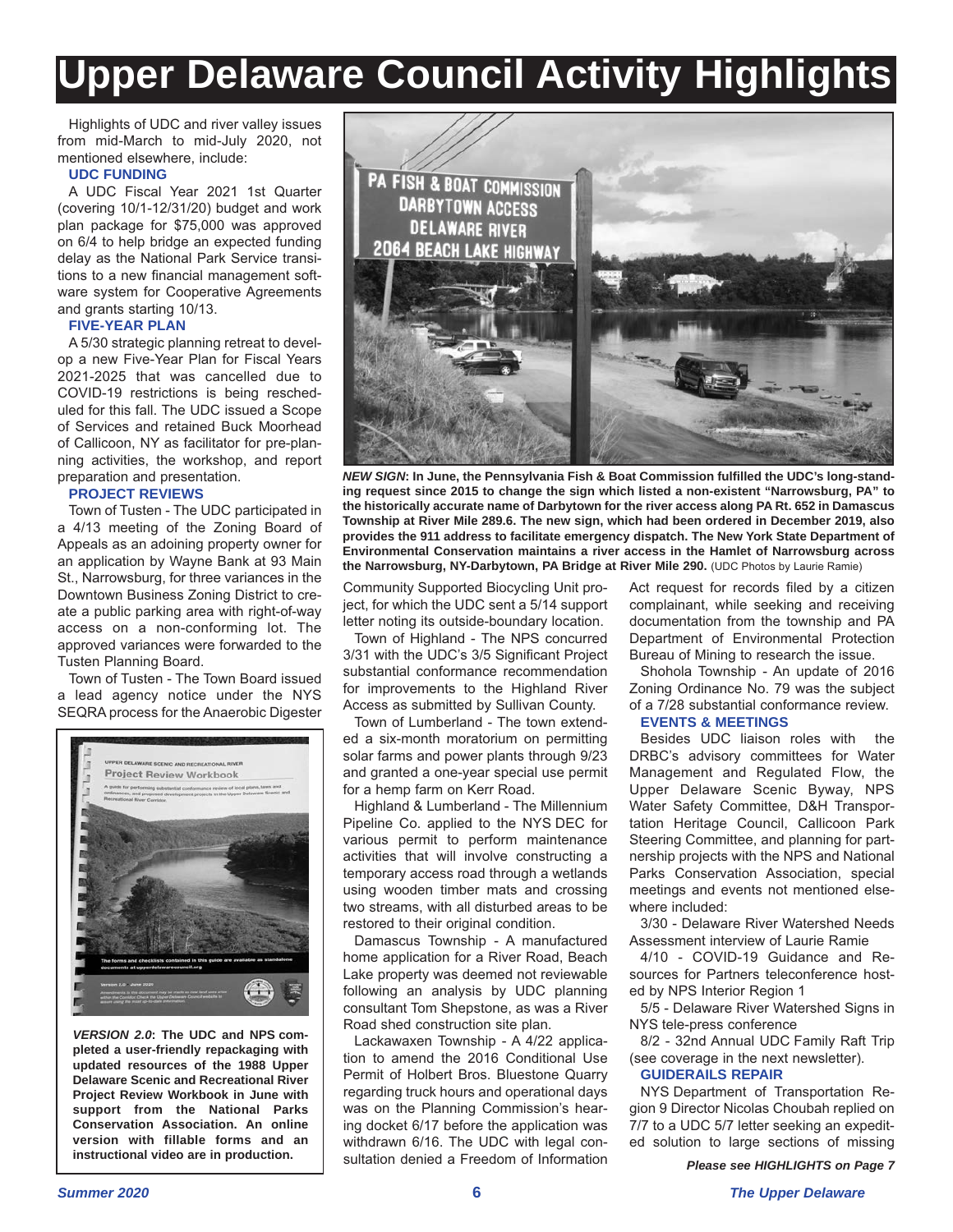#### *HIGHLIGHTS, continued from Page 6*

guiderails and eroded pavement along the NYS Route 97 Upper Delaware Scenic Byway in the Towns of Cochecton and Delaware that raise safety concerns.

He provided an update on three contracted projects to occur this season and 2021, as well as immediate replacement of safety barrels that had rolled down hills.

#### **UDC RESOLUTIONS**

2020-08: Adopting a Temporary Voting Rules Change for Teleconferences (4/2)

2020-09: A Resolution of Commendation for Kristina M. Heister, NPS (5/7)

2020-10: Approving 2020 River Clean-up Grant Applications (6/4)

#### **RENEWABLE ENERGIES**

The UDC issued a 6/5 memo to its voting members seeking comments by 8/3 on a proposed minor amendment to the Land and Water Use Guidelines to integrate conclusions of its Utility-Scale Solar Energy Systems position paper into the River Management Plan.

Adoption requires a unanimous vote.

Commercial solar would be incompatible in scenic segments of the river corridor, and compatible in recreational and hamlet areas with implementation of conditional use (PA) or special use (NY) criteria.

The Cochecton, Lumberland, and Delaware Town Boards passed resolutions opposing The Accelerated Renewable Energy Growth and Community Benefits Act, which was ultimately approved as a 2020- 21 New York State budget amendment, citing Constitutional home rule incursions.

It creates a new Office of Renewable Energy Siting for major industrial wind and solar projects with expedited application review and approval times. Local opposition to projects will not be considered as a substantive or significant adverse impact. Incentives will be offered to communities that host renewable energy facilities. Public comment will be solicited to develop new regulations for uniform standards and mitigation measures.

#### **FRACKING UPDATES**

New York State codified its 2015 ban on natural gas hydrofracturing on 3/31 as part of its FY 2021 budget approval.

Pennsylvania Attorney General Josh Shapiro released a 235-page Grand Jury report 6/25 with analysis and recommendations on natural gas drilling following a two-year investigation of impacts. Request a copy at fracking@attorneygeneral.gov.

#### **2021 PLANNING**

These events will be rescheduled to next year: the UDC's Upper Delaware Litter Sweep in April, Delaware River Sojourn on 6/19-26; Kittatinny Canoes' On and Under the Delaware River Clean-up in June; the Battle of Minisink Commemoration and the NPS Zane Grey Festival in July.



*TMR LAUNCH:* **The Upper Delaware Council objects to a decision made to prohibit trailered boat launching at the Ten Mile River Access in the Town of Tusten, shown above, based on the unilateral determination and variable nature of muddy conditions.** (UDC Photo by Laurie Ramie)

## *NPS Bans Launching Trailered Boats at Ten Mile River Access*

The National Park Service Upper Delaware Scenic and Recreational River's announcement through a May 7 news release that the Ten Mile River (TMR) Access will be closed to trailered boat launching and retrieval beginning this recreation season has raised objections from the Upper Delaware Council (UDC).

The access at River Mile 284 located on Crawford Road in the Town of Tusten is owned by the Greater New York Councils, Boy Scouts of America, and is leased to NPS to provide public access to the river.

Public use and hand-carry launching of boats is still allowed, in concurrence with the Boy Scouts organization.

The official rule change was added to the Upper Delaware Superintendent's Compendium and will appear in NPS materials.

"The closure is in response to muddy conditions that are encountered regularly at the access, particularly early in the boating season and during high water years," the news release stated.

"Because of the site's location in a depositional area of the river, deep silt has naturally accumulated in the launch area over a period of many years. When the water is high and rains are frequent, the silt remains soft and muddy with new depositional events. The access is not conducive to use by trailered boats and was originally envisioned as a river rest stop - an area where paddlers can make a short-term layover for informal picnicking, sanitary facilities and a break from paddling," it explains.

The UDC has discussed the TMR Access situation intermittently since at least 2015.

The NPS rejected potential mitigation measures proposed by the UDC such as constructing a cement ramp or installing stone as "unworkable" due to the hydrology, citing erosion concerns and damage.

The 1986 River Management Plan assigns the UDC the key decision-making role as "the coordinating entity" with "overall responsibility for achieving the goals and objectives of the Water Use Program."

No advance notice of the regulation change was provided to the Council.

The action prompted the UDC to object to both the decision and its implementation method in a June 4 letter to NPS Northeast Regional Director Gay Vietzke, urging the agency to "rescind this premature rule and reframe it as a proposal to allow for substantive input from Upper Delaware Scenic and Recreational River partners, businesses, and the public sector."

"We also feel this is an over-reaction to a variable situation prompted by an isolated complaint. It would be better handled through educational signage advising access users of the silty terrain that can occur," wrote UDC Chairperson Larry H. Richardson. The anaerobic mud is not hazardous to human health.

Vietzke replied on July 1 that they are willing to consider the prohibition as temporary and enforcement will be implemented over a two-year period, with an educational wayside exhibit to be installed.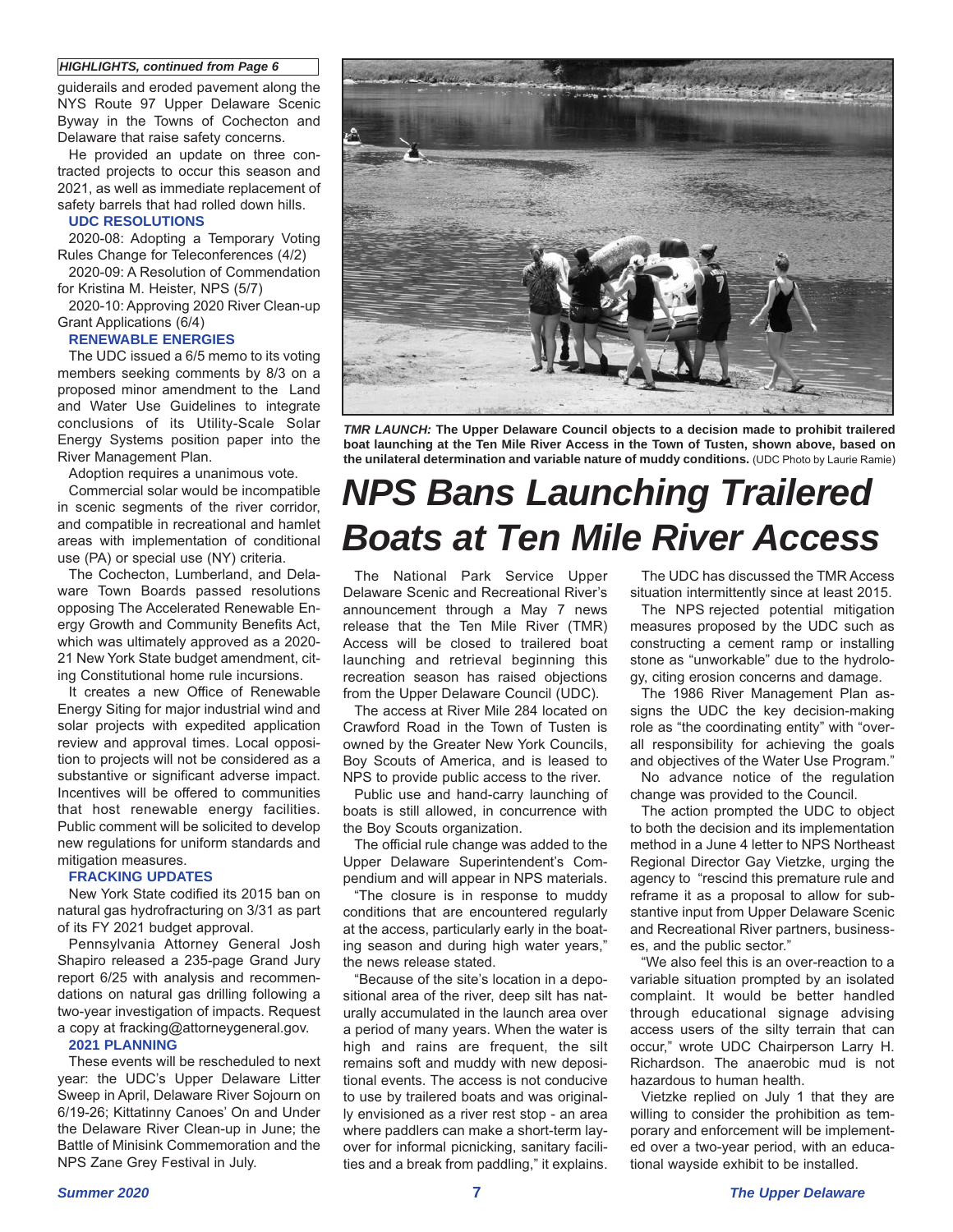# **How Did the Ten Mile River Get Its Name?**

Glenn Pontier promised, "This is a long wind-up to a short punch line" as he posed the historical head-scratcher: how did the Ten Mile River get its name?

His July 14 program was among a series of free, interactive webinars organized by the Ten Mile River Scout Museum this summer and available to the public.

Pontier was a co-director of the TMR museum last summer. The Barryville resident has also worked with the Catskill Fly Fishing Center Museum and Sullivan Renaissance, while serving on the Upper Delaware Scenic Byway board and others.

The scout reservation in Beaver Brook developed starting in the late 1920s with a major push by former NYS Governor then President F.D. Roosevelt was named after the Ten Mile River, but where did that tributary name originate?

Pontier said answering that question requires looking back at "the rich history" of lumbering and rafting in the river valley.

Since the 1700s, Catskill forests were coveted for their quality trees.

After logs were cut manually and transported by horses and oxen, streams and rivers became the runway to get them to Philadelphia, Easton and Trenton markets.

Daniel Skinner hatched the idea in the



*RAFTING TRADITION***: The Upper Delaware River Valley's lumbering industry plays a critical** role in explaining how the Ten Mile River got its name. (Contributed Postcard)

1760s to build rafts out of the logs, 60-80 feet wide and 100 feet long, on which men rode for 7-10 days to deliver the lucrative

## **Scenic Byway Committee Elects Chair**

The Upper Delaware Scenic Byway (UDSB) Committee elected John Pizzolato (Town of Highland) as its chairperson at the non-profit organization's annual meeting on April 27.

Rosemarie "Rosie" DeCristofaro (Town of Delaware), who owns Callicoon Real Estate, LLC, was named vice-chair, while Larry H. Richardson (Town of Cochecton), semi-retired as vice-president of sales and service for the Yaun Company, continues his role as secretary-treasurer. Both have served on the committee since its 2002 incorporation.

Since 2012, Pizzolato has co-owned the Stickett Inn, a boutique hotel located along the byway in Barryville, which also produces its own brand of cider.



**John Pizzolato** (Photo by Noah Kalina)

He and husband Roswell Hamrick purchased the D&H Canal era house in 2010 after Hamrick had bought the circa 1835 Congregational Church and Cemetery property in 1997 to adapt into a residence.

Pizzolato is also director of the public relations & consulting agency, International Playground, and was the 2019 lead teaching artist for the PLAY youth theater program at Bethel Woods Center for the Arts.

His community service extends to the Greater Barryville Chamber of Commerce Board of Directors and as president of the Barryville Farmers' Market.

The New York State-designated UDSB Route 97 extends from the Orange County City of Port Jervis and Town of Deerpark, through the Sullivan County Towns of Lumberland, Highland, Tusten, Cochecton and Delaware, and resumes in Delaware County's Village of Hancock.

An updated website is being created at www.upperdelawarescenicbyway.org.

product, then walked home for 2-3 weeks. When they reached the spot where this tributary intersected with the Delaware River, "they knew they were 10 miles from Barryville, which was widely known as a party town. Getting to Barryville was a high point of the trip for many of the rafters. So it's a mile marker name. It's not the length. It's the distance to Barryville," Pontier said.

#### **Watch and Learn**

Each webinar moderated by Museum Chairman Michael Drillinger is recorded for later viewing on a YouTube channel.

Prior or upcoming topics also include:

7/7: "The American Bald Eagle and its Comeback in the Upper Delaware River Valley" by NPS Ranger Susie Kaspar;

7/23: "How to Begin Your Patch Trading Hobby" by Dr. Gene Berman, founder of the TMR Scout Camp Museum;

8/4: "Knotweed: A Tough Love" by NPS Biologist Jessica Newbern;

8/11: "Improv" by Kenn Adams, artistic director of Synergy Theater in California;

8/13: "Bats in the Upper Delaware River Valley" by NPS Biological Science Technician and Ranger Erica Spiess; and

8/18: "Uncovering Unconscious Bias" by Lorne Epstein, Human Resources expert.

The Scouting and local history museum is located on the grounds of the Ten Mile River Scout Camps' headquarters at 1481 County Road 26 in Narrowsburg.

Visit www.tmrmuseum.org or call (845) 252-2063 to find out when the museum is open or take the virtual tour.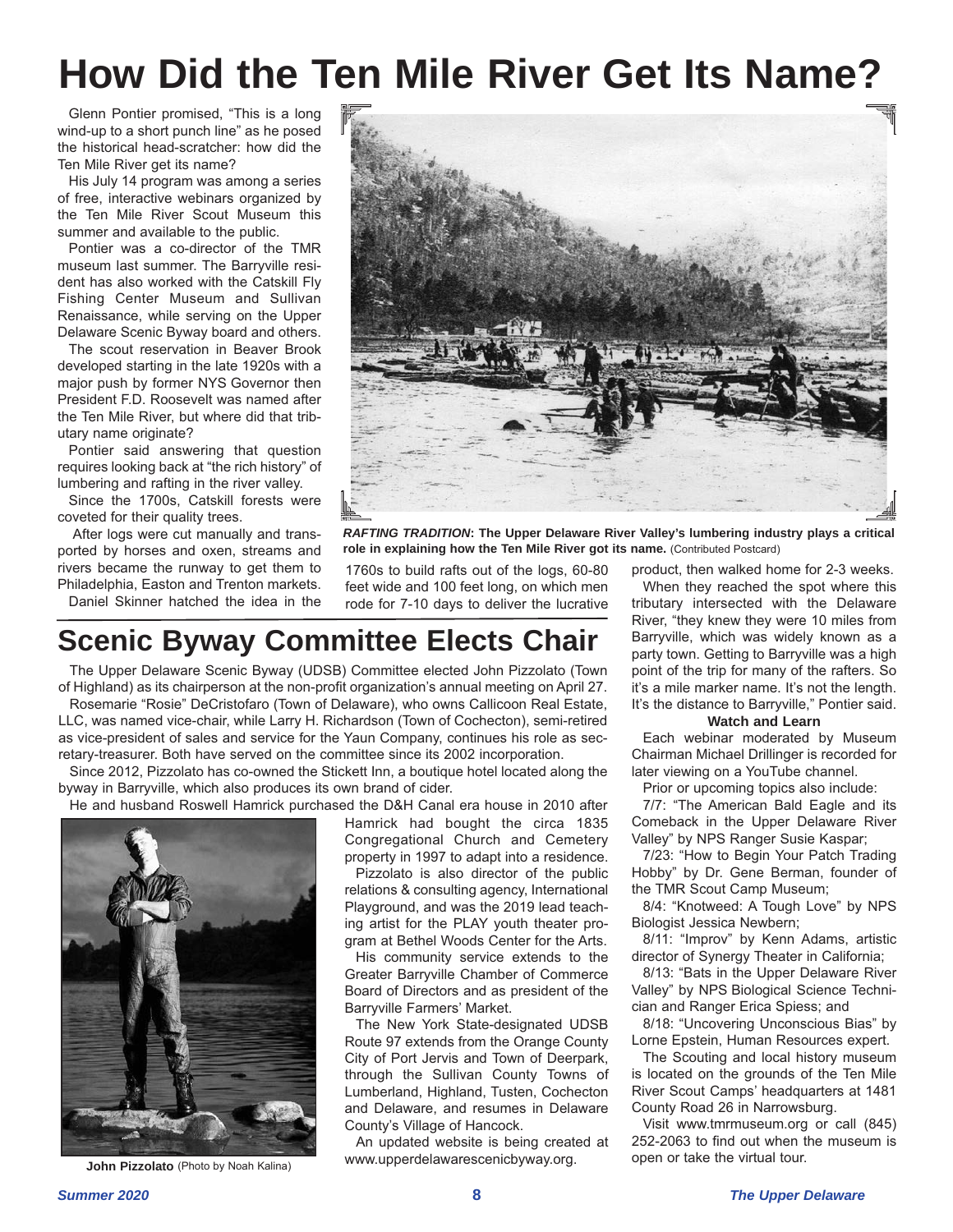## **New York State is First to Install Delaware River Watershed Signs**

For the first time in New York's history, signage has been erected to highlight the boundaries of the Delaware River Watershed, a signficant region that is home to 8 million residents and provides drinking water to 13.3 million people in New York, Pennsylvania, New Jersey, and Delaware.

Congressman Antonio Delgado (NY-19), Senator Jen Metzger (NY-42), Assemblywoman Aileen Gunther (NY-100), the Coalition for the Delaware River Watershed, Friends of the Upper Delaware River, the Upper Delaware Council, and the Delaware River Basin Commission hailed the placement of 14 "Entering the Delaware River Watershed" signs in Broome (2), Delaware (7), Sullivan (3), and Orange (2) Counties by the New York State Department of Transportation during a tele-press conference held on May 5.

The Coalition initiated New York stakeholder meetings in June 2019 for the partnership effort, with the Upper Delaware Council (UDC) hosting the first meeting.

Congressman Delgado called the watershed "the lifeblood of our community" and said that the new signage offered "a bright spot" during the coronavirus pandemic.

"The Delaware River headwaters originate in the Catskill Mountains, creating the beginning of a four-state watershed essential for drinking water, wildlife habitat, and jobs," said Rep. Delgado.

Senator Metzger said that the watershed's free-flowing disregard for political boundaries "shows us that we're all connected. Everything we do in this watershed affects the rest of it."

Assemblywoman Gunther said we often don't consider how vast the watershed is.

*"The Delaware River watershed sustains our region in so many ways economically, recreationally, and ecologically - and the new signage marking its boundaries will raise awareness of its immense value and promote good stewardship practices among residents and visitors alike." ~ Senator Jen Metzger (NY-42)*

The Delaware River consists of 13,539 square miles in four states and is fed by over 2,000 tributaries,

"These 14 new signs will act not only as a gateway to the Delaware River Watershed, but also as a gateway for people to learn about the watershed. The signs are meant to educate, and to foster a sense of appreciation and a sense of place," added Assemblywoman Gunther.

"Water basin boundaries do not typically show up on road maps or navigation systems; these new roadway signs will connect residents and visitors to their location in the Delaware River Watershed as they travel through New York," said Steve Tambini, executive director of the Delaware River Basin Commission.

The Delaware River Watershed encompasses 2,390 square miles of New York land area in the Southeastern portion of the state. It's the least developed section of the watershed.

"These Delaware River Watershed signs in New York State will not only bring attention to the entire watershed, but also to the Upper Delaware Scenic and Recreational River, a true national treasure," said Laurie Ramie, UDC executive director.

"The signs will promote a watershed-



*PAVING PROJECT:* **Westfall Township Municipal Building at 102 LaBarr Lane in Matamoras is also home base for the Eastern Pike Regional Police Department.** (UDC Photo by Laurie Ramie)



*WATERSHED BOUNDARY:* **The NYS Department of Transportation installed 14 signs in** late April 2020 (Contributed Photo by NYS DOT)

wide identity and as people become more aware of the watershed, we would like to see increased environmental stewardship. While much improvement has been made to the Delaware River in recent years, challenges like development, flooding, and invasive species persist," Ramie added.

The DOT agreed to fabricate and install the signs at approved locations bisected by State highways based on the application submitted by the NYS Department of Environmental Conservation Sept. 3, 2019 on behalf of the project partners.

Having succeeded in the headwaters, the Coalition is continuing the signage initiative in the other three basin states.

## **UDC Grant Benefits Westfall Township**

The Upper Delaware Council presented a reimbursement check for \$12,123.09 to Westfall Township on June 23 from its "Townships, Technology & Sustainability" \$100,000 PA Department of Community and Economic Development grant secured by PA Rep. Jonathan Fritz, Rep. Mike Peifer, and Senator Lisa Baker.

Westfall applied for a resurfacing and paving project for its Municipal Building parking lot, which also accommodated the Dec. 10, 2019 move by the Eastern Pike Regional Police Department into the facility's lower level.

Warner Paving and Excavating of Milford, PA handled the 8,427 sq. ft. job.

Further grant awards will be announced.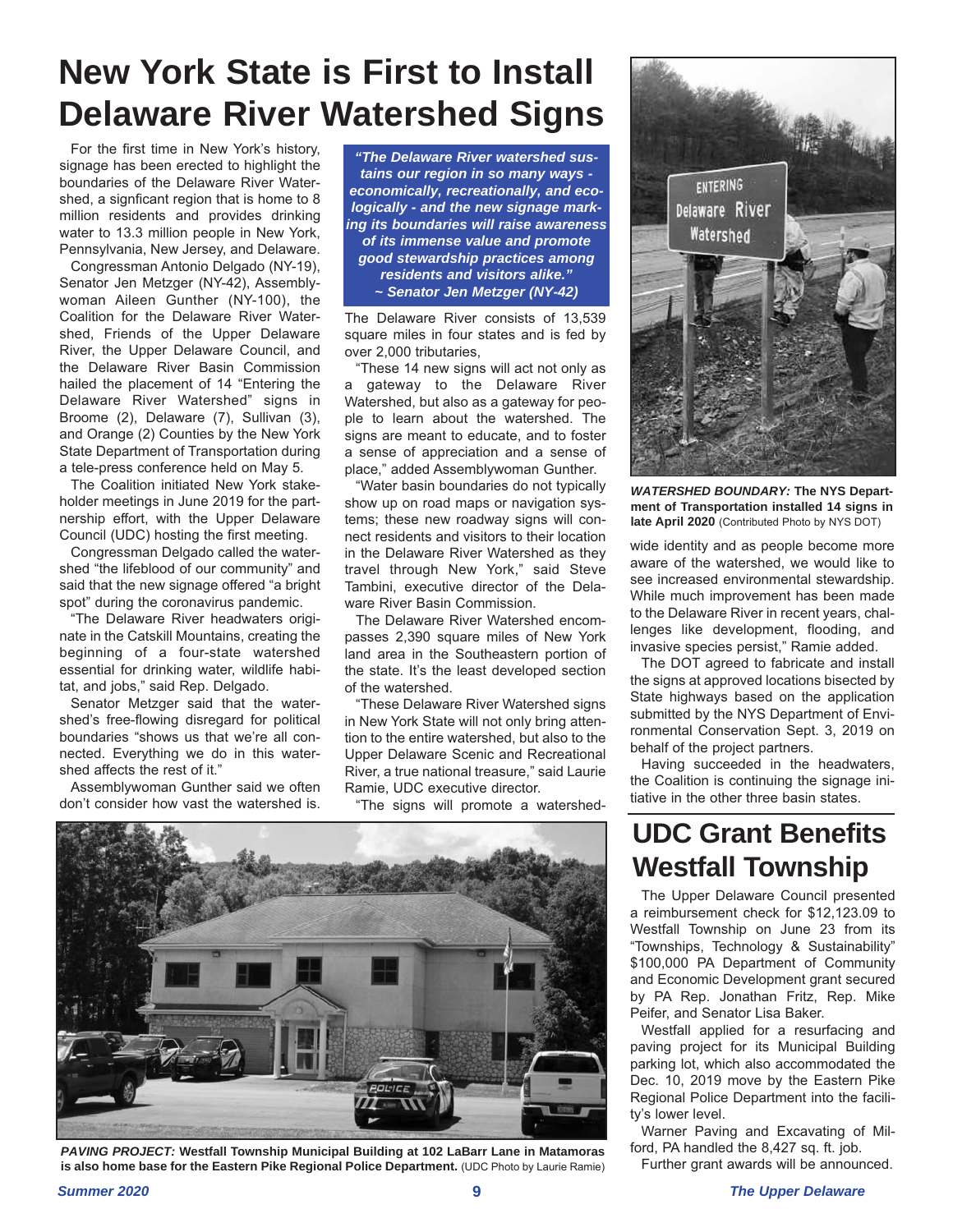## **NY-PA Bridge Commission Approves Annual Plans**

The New York-Pennsylvania Joint Interstate Bridge Commission approved \$200,000 to study alternatives for the 1901 Skinners Falls, NY-Milanville, PA Bridge, which was closed "indefinitely" on Oct. 16, 2019 after failing a safety inspection.

Capital projects and maintenance plans for the 10 Upper Delaware Bridges under the commission's purview were discussed at a May 27 WebEx annual meeting.

The \$200,000 expenditure's approval "to initiate a planning study for the rehabilitation, replacement, or whatever it will be" for the historic single-lane bridge, as reported by Pennsylvania Department of Transportation (PennDOT) District 4 Bridge Engineer Gerard Babinski, raised alarm by several public meeting participants.

While no specific timetable was offered, an outside consultant will be hired.

"I'm upset to hear about this study," said Wayne County Commissioner Brian Smith.

"I hate to see lost time and money on a study when it's evident that the bridge has outlived its useful life. I think it's pretty obvious what to do next. That bridge needs to be replaced by a modern structure," he said, describing the bridge's importance for the local economy, emergency response, commerce, and the daily convenience of residents.

He said he favors replacing it with a twolane structure that can carry substantial weight loads, versus the four-ton limit now on the 467-feet-long, timber deck bridge.

National Park Service Upper Delaware Scenic and Recreational River Acting Superintendent Jessica Weinman, however, asked the Commission to be cognizant

### **Trust for Public Land to Develop Riverside Park**

The Trust for Public Land (TPL) has purchased the former Upper Delaware Campgrounds property in Callicoon, vacant since 2006, to create a multi-purpose community park with river access.

Public meetings will begin Aug. 6-8 to imagine plans for the 47.5 acres with nearly a mile of Upper Delaware River frontage.

For details, visit www.tpl.org/givecallicoon or contact Project Manager Francis O'Shea at (917) 710-5061.

The UDC sits on the steering committee that toured the site on June 19.

Partnerships with the Town of Delaware, Sullivan County, and the NYS Department of Environmental Conservation are underway. Environmental Planning & Design, LLC is leading the public design process.

This TPL project has received a \$50,000 Community Fund Award by L.L. Bean.



*DECK STUDY:* **A \$30,000 analysis to potentially replace the open metal grid deck system of the 1939 Port Jervis, NY-Matamoras PA Bridge will be funded this fiscal year ending March 31, 2021.** (UDC Photo by Laurie Ramie)

of the bridge's listing on the National Register of Historic Places since 1988.

"It is one of our outstandingly remarkable cultural resource values," she said.

A March 4 position statement signed by municipalities, organizations, agencies, and emergency responders on both sides of the bridge supports the shared goal to keep this river crossing intact following its repetitive temporary closures.

While steering committee members expressed different perspectives, one recommendation with universal agreement was to seek a design-build contract. Engaging the same firm to develop and implement the solution to address the bridge's deteriorating condition would save on the time-consuming solicitation of professional services.

Last fall, PennDOT estimated a \$5.1 million repair cost to reopen the bridge at the 4-ton weight limit. They pegged full reha-

bilitation to bring it up to a 10-ton posting at \$14.1 million. Construction of a new "signature arch" style bridge could cost \$13.4 million, while building a new four-span girder beam bridge capable of carrying legal loads was an \$8.7 million estimate.

Removing the bridge entirely would require a legislative amendment to NY-PA Joint Bridge Commission agreements.

PennDOT reported an average daily traffic bridge count of approximately 325 cars.

In addition to allocating \$200,000 for the Skinners Falls-Milanville Bridge study, the Commissioners approved \$4.95 million to rehabilitate the 1953 Cochecton, NY-Damascus, PA Bridge.

That construction is set to begin next spring and last for two seasons. It includes repairing the deck, railing, sidewalk, and pedestrian fence.

After presenting options to local officials and emergency responders at a March 4 meeting for a full bridge closure with a 22 mile off-site detour and a quicker timetable versus staged construction to maintain traffic in one lane, NYS DOT announced that they will repair half of the bridge at a time with a traffic signal in place. During winter months, both lanes will be open.

The NYS Department of Environmental Conservation's Cochecton Fishing Access will be closed to the public to stage equipment during the project, but DOT will provide signage for an alternate pathway to the river with temporary parking. The Damascus River Access on the Pennsylvania side will not be affected.

Read a complete account under the News Releases tab of the UDC website.



*ENVISIONING POSSIBILITIES:* **Consulting engineer Bryan Clement, left, and NPS Upper Delaware Scenic and Recreational River Chief of Natural Resources Don Hamilton tour the pavilion at the former Upper Delaware Campgrounds in Callicoon. Drawn on an exterior wall is a line showing how high flood waters reached in Jan. 1996.** (UDC Photo by Laurie Ramie)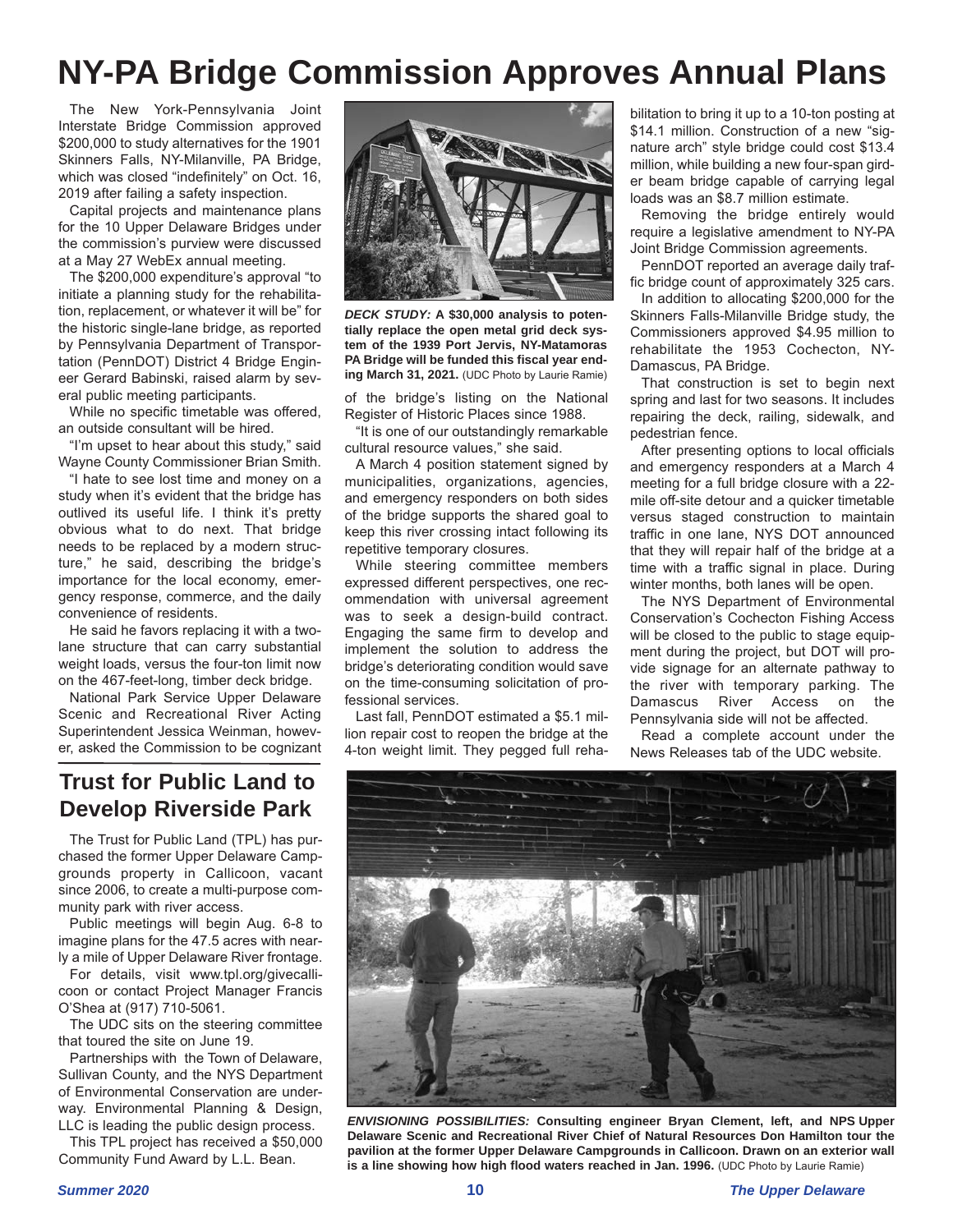

**David Hulse, right, is pictured with his friend, John Hutzky, who served as National Park Service Upper Delaware Scenic and Recreational River Superintendent from 1979 through 1995, at the Upper Delaware Council's 1994 awards banquet.** (UDC Archives Photo)

# *In Memoriam:* **David Hulse**

The Upper Delaware Council observed a Moment of Silence at its July 2 monthly meeting for the passing of local journalist David Hulse of Barryville, NY, who died at the age of 72 on June 20 at Achieve Rehabilitation Center following a bout with cancer.

"Dave" Hulse joined the *River Reporter* in 1980. His coverage focus included the Upper Delaware Council, as well as Wayne, Pike, and Sullivan Counties, the Towns of Highland and Lumberland, Shohola and Lackawaxen Townships, and the Delaware Valley School District. He earned many New York Press Association awards for his writing and photography throughout his career, and served a stint as editor of the *Pike County Courier*.

Dave had also recently worked as site manager for Sullivan County's D&H Canal Linear Park in Summitville. He was an active member of the D&H Transportation Heritage Council and a former member of the Friends of the Roebling Bridge.

As a past seasonal ranger for the National Park Service, Dave struck up a 40-year friendship with the first superintendent of the Upper Delaware Scenic and Recreational River, John Hutzky.

Following news of his death, John Hutzky wrote a tribute that was published in the *River Reporter* mentioning Dave's passion for baseball, especially the Mets; visits to Cooperstown; their day trips to all manner of historic sites from Annapolis to Ticonderoga; his enjoyment of cigars, trying out new culinary dishes and wine; and electronic gadgets.

A lifelong resident of the Town of Highland, David was born on May 12, 1948 to Millard L. and Kathryn Rose Hulse. Cremation was private.

A *River Reporter* obituary stated, "He had an electic interest range from art and history to photography and roses. He is survived by his dear friends and the community who appreciated his work."

## **UDC Sets Deadlines For Grant Programs**

August 28 is the deadline for both the completion of Fiscal Year 2020 Technical Assistance Grant (TAG) projects and submission of applications for the next round.

Four TAG awards totaling \$23,377 were made this year to the Towns of Hancock, Delaware, and Tusten (2). The outcome will be reported on in the next issue.

Proposals for the 33rd Annual TAGs for Fiscal Year 2021 from member municipalities and river valley counties received by Aug. 28 will be reviewed at a special meeting of the Project Review Committee on Sept. 8 at 6:30 at the UDC office.

A vote on awarding TAGs is expected at the Oct. 1 UDC meeting. Applicants will then have 10 months to complete their projects and submit for reimbursement by August 20, 2021.

Since 1988, the Council has awarded \$891,952 in grants for 257 projects.

The UDC approved two applications submitted for its 2020 River and Shoreline Clean-up Grants program on June 4.

The Town of Deerpark (\$3,285.71) and Town of Lumberland (\$1,100) have until Sept. 18 to finish their clean-ups.

The UDC has disbursed a total of \$26,934.34 since 2014 to support its member municipalities in efforts to maintain the pristine quality of the Upper Delaware Scenic and Recreational River by removing trash from the river and its banks.

### **Tires Trashed in River**

Joint efforts by citizens and National Park Service Upper Delaware Scenic and Recreational River staff recently removed around 50 tires dumped in or near the river.

Piles of tires were discovered underneath the Callicoon and Cochecton bridges that both adjoin Damascus Township.

Brad Molusky of Damascus, Craig Stewart and Tom Dent from Callicoon, and NPS personnel including Acting Superintendent Darren Boch came to the rescue to retrieve and properly dispose of the various tires.

## *Please Help the UDC to Update Our Mailing List*

**The Upper Delaware Council offers its free newsletter on-line at www.upperdelawarecouncil.org or via postal mail. Please advise us if you wish to discontinue your mail copy, would like to sign up as a new mail subscriber, or if there are any changes to your name or address for our records. Return this notice to: Upper Delaware Council, P.O. Box 192, Narrowsburg, NY 12764; or call (845) 252-3022 or e-mail info@upperdelawarecouncil.org.**

| New Address:                                                                                                            | Old Address:                                                                                                                                                                                                                   |
|-------------------------------------------------------------------------------------------------------------------------|--------------------------------------------------------------------------------------------------------------------------------------------------------------------------------------------------------------------------------|
|                                                                                                                         | Name Name and the second contract of the second second second second second second second second second second second second second second second second second second second second second second second second second second |
| Address <b>Manual Manual Manual Manual Manual Manual Manual Manual Manual Manual Manual Manual Manual Manual Manual</b> |                                                                                                                                                                                                                                |
|                                                                                                                         |                                                                                                                                                                                                                                |
| $\mathbf{Zip+4}$                                                                                                        | $\chi$ ip+4                                                                                                                                                                                                                    |
|                                                                                                                         | Check to be removed from our mailing list because $\lceil \ \rceil$ I no longer wish to receive or $\lceil \ \rceil$ I will access the newsletter on-line.                                                                     |